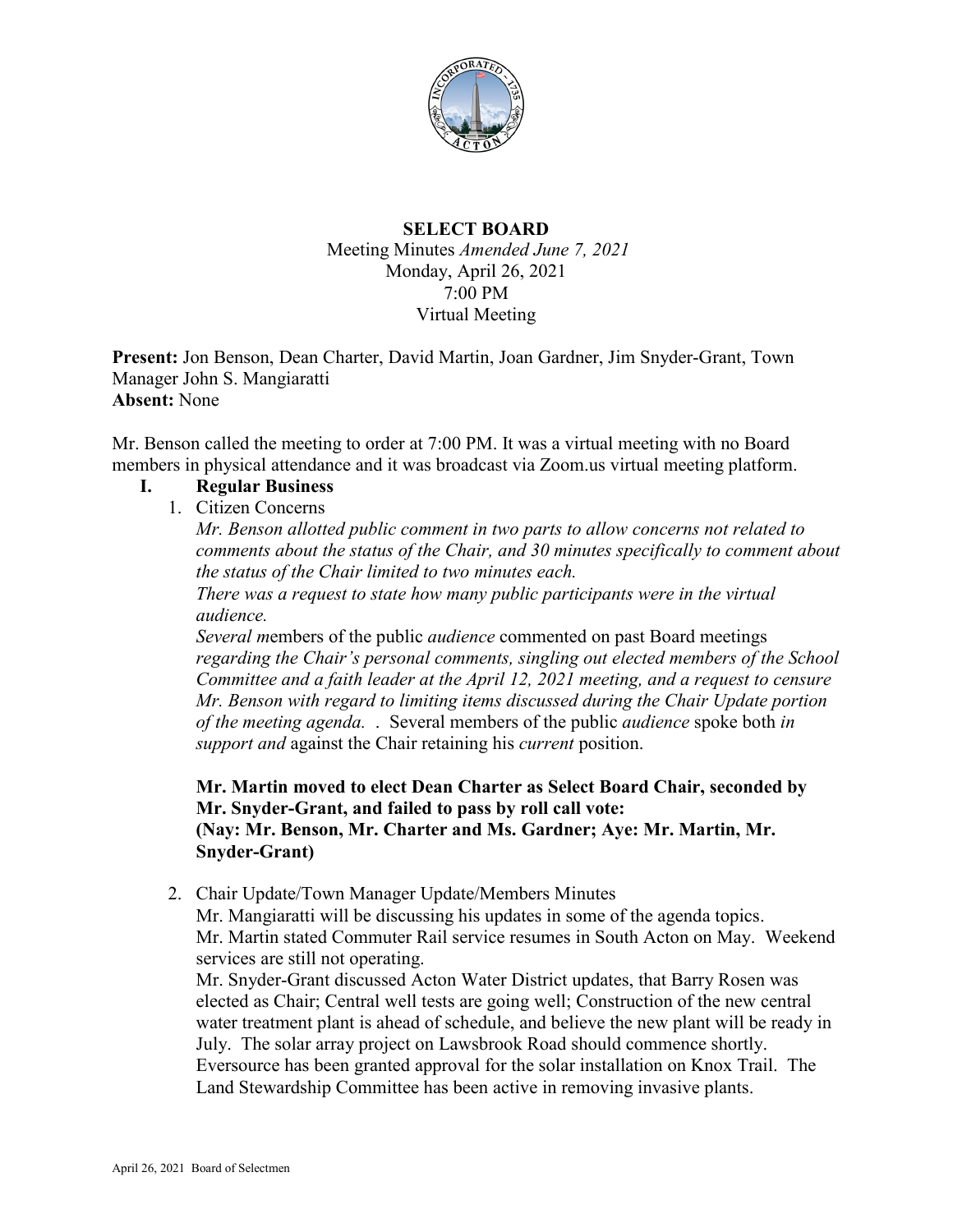

- **II. New/Special Business**
	- 3. 7:10 PM Site Plan Special Permit (SPSP) #09/28/2020 480, 67 Powdermill Road (continued from April 5, 2021 – applicant has requested a continuance to June 7, 2021 at 7:10 PM) **Mr. Benson read the public hearing notice. Ms. Gardner moved to continue the hearing to June 7, 2021 at 7:10 PM, seconded by Mr. Martin and unanimously voted by roll call:**

**(Aye: Mr. Snyder-Grant, Ms. Gardner, Mr. Charter, Mr. Benson, Mr. Martin)**

4. COVID-19 Response Updates

Mr. Mangiaratti reported the number of residents currently in COVID quarantine is 13, down considerably from the 38 of recent weeks. The total cumulative number of confirmed COVID cases to date is 950. Town Hall will be re-opening for in-person customer service on Monday, May 3.

5. Presentation of the Recommended Design Concept for Reuse of 19-21 Maple Street Property

Corey York, DPW Director presented the history of the project including public forums held in October and November 2020, and February 2021 to gather comments and suggestions from the public on the possible re-uses of the property. Jason Novsam from Nelson/Nygaard presented their recommendations for the property. The preferred site concept includes additional car and bicycle parking, improved pick-up and drop-off and site circulation, new access point to the station and improved pedestrian connections, the re-use of existing buildings and improved landscaping.

## **Mr. Charter moved to support the preferred site concept, seconded by Ms. Gardner and unanimously voted by roll call: (Aye: Mr. Snyder-Grant, Ms. Gardner, Mr. Charter, Mr. Benson, Mr. Martin)**

6. Review Town Meeting Warrant Articles for Annual Town Meeting

Annual Town Meeting is scheduled for Monday, June 21 at 6 PM at the High School. As with the 2020 Town Meetings, the seating options offer a choice of indoors in the field house (upper gymnasium) and outdoors in the adjacent parking lot. There are currently thirty-nine warrant articles, including three citizens' petitions, of which twenty-one articles are anticipated to be on consent. Board Members offered initial preferences as to article assignments. Presentations will be recorded by Acton TV to display at town meeting, and the Town Moderator's preparation meeting is scheduled for June 16 at 7 PM.

7. Discussion of the Request for Proposals for the Surplus Property Located at 26 Carlisle Road

Mr. Mangiaratti informed the Board that only one proposal was received regarding the property on 26 Carlisle Road, previously taken by the Town for tax title. Habitat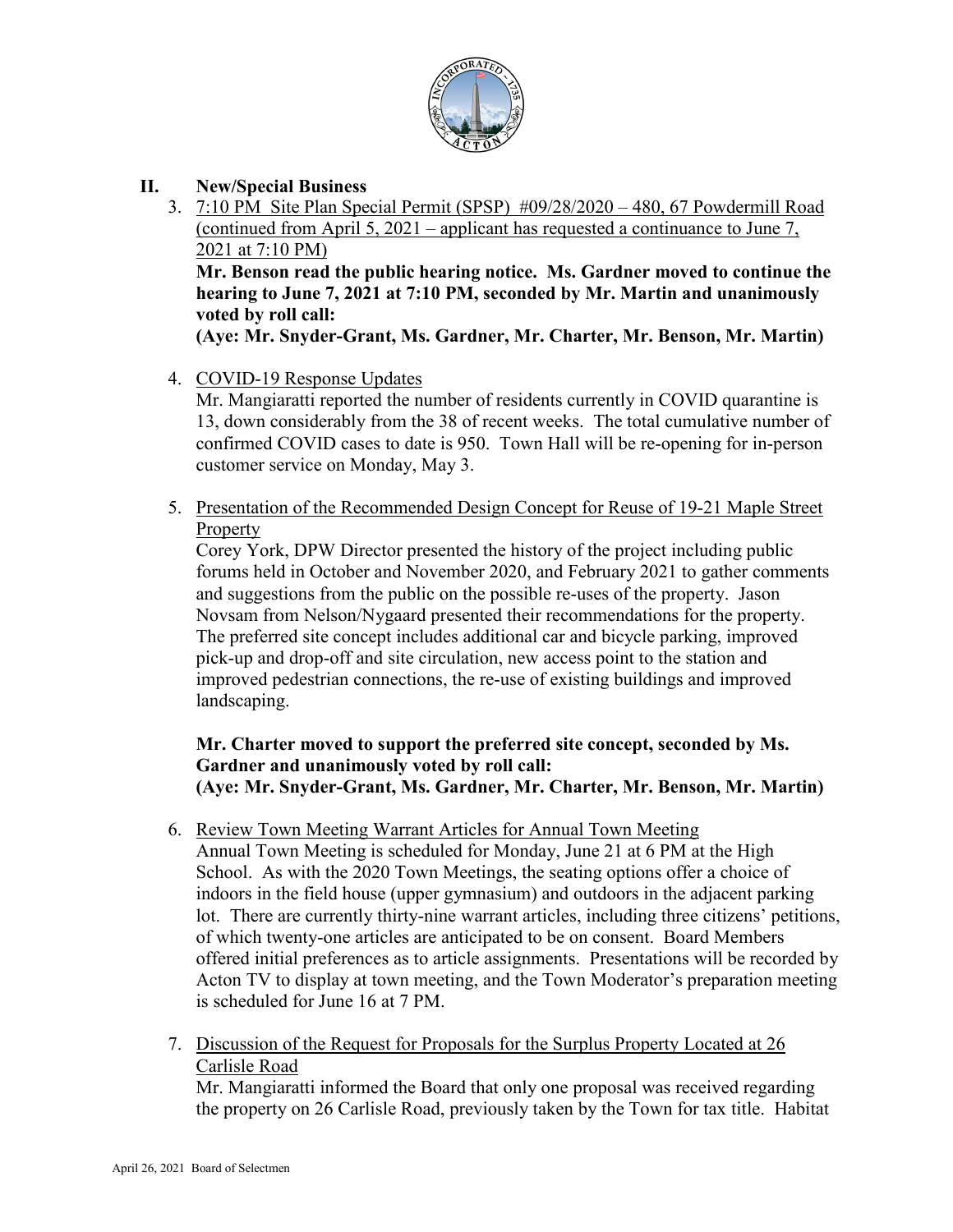

for Humanity proposed a single family affordable home and offered \$1 and seeks additional Community Preservation and Acton Community Housing Corporation funding. The Board requested to revisit the discussion and review the RFP at its next meeting on May 3.

8. Review and Consider Proposed New Select Board Public Shade Tree Protection **Policy** 

The Select Board adopted an updated policy on the removal of non-hazardous public shade trees by individuals or agencies other than the Town of Acton. The policy covers the valuation and compensation for public shade trees removed with the approval of the Town's Tree Warden.

#### **Mr. Charter moved that the Board adopt the policy on removal of public shade trees with an edit to tying in the details about the valuation, seconded by Ms. Gardner, and unanimously voted by roll call:**

**(Aye: Mr. Snyder-Grant, Ms. Gardner, Mr. Charter, Mr. Benson, Mr. Martin)**

- 9. Approve the Date and Location for the Faulkner Award Ceremony The date and location will be discussed at the next Select Board meeting on May 3 as well as announcing the recipients of the Faulkner Award.
- 10. Discuss Request from Resident to Sell 301 Arlington Street

Mr. Charter commented on the property that was acquired by the town in the late 1950's. Mr. Charter requested that the Town Manager have the property re-evaluated for possible future vote to declare the property as surplus. The Board took no further action.

### **III. Consent Items**

### **Mr. Snyder-Grant held consent item 13. Ms. Gardner moved to approve consent items 12 and 14 through 20, seconded by Mr. Snyder-Grant and unanimously voted by roll call:**

**(Aye: Mr. Snyder-Grant, Ms. Gardner, Mr. Charter, Mr. Benson, Mr. Martin)**

Mr. Snyder-Grant recommended re-writing the Executive Session minutes for more clarity and will be placed back on an agenda at a future meeting for a vote to accept them.

### **Ms. Gardner moved to adjourn, seconded by Mr. Snyder-Grant and unanimously voted by roll call:**

**(Aye: Mr. Snyder-Grant, Ms. Gardner, Mr. Charter, Mr. Benson, Mr. Martin) Meeting adjourned at 10:06 PM.**

# **Documents and Exhibits Used During this Meeting**

- Agenda, April 26, 2021
- Site Plan Special Permit #09/28/2020 480 Application and Public Hearing Notice